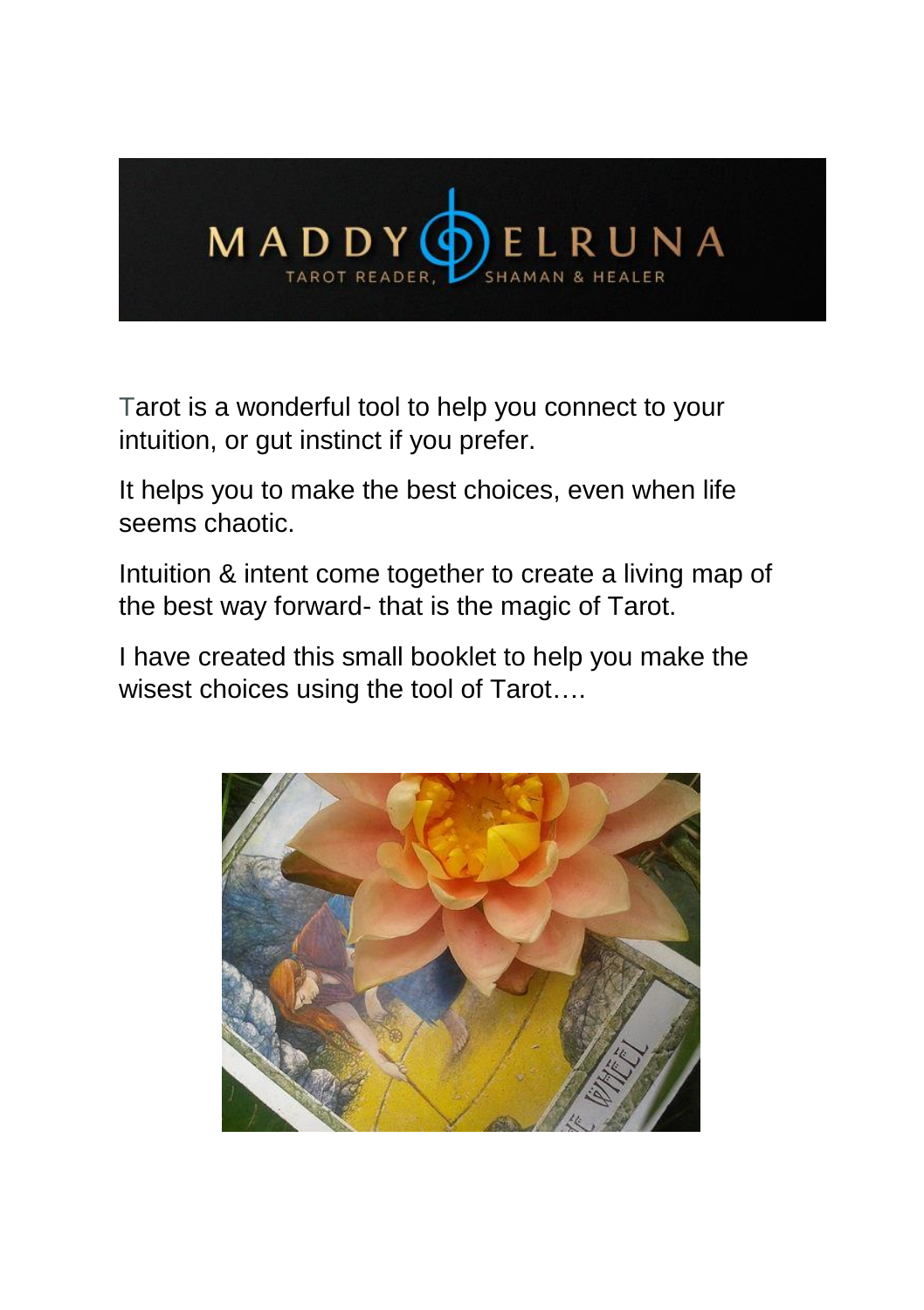## **How to use this guide…**

#1 Focus on your question, or the day ahead & ask "What should I best do?"

#2 Choose one card from the deck (Rider-Waite or DruidCraft are recommended)

#3 Look at the card and let your unconscious read the symbols.

#4 Find the card in this booklet and apply the practical advice to your question or coming day.

## **The tarot breaks done into groups;**

10 wand cards- Energy, spirit, passion & enthusiasm,

10 cup cards- Feelings, emotions, relationships.

10 sword cards- Logical mind, communication & thoughts.

10 pentacle cards- Anything physical- money, work, health, home & community. Action.

16 court cards- Reflecting different psychologies- how should you best be.

22 Major Arcana. Each card is named- these are things you can not change- they may the wider society, people around you, things that are going to happen. Sometimes they are internal awakenings that you need to experience.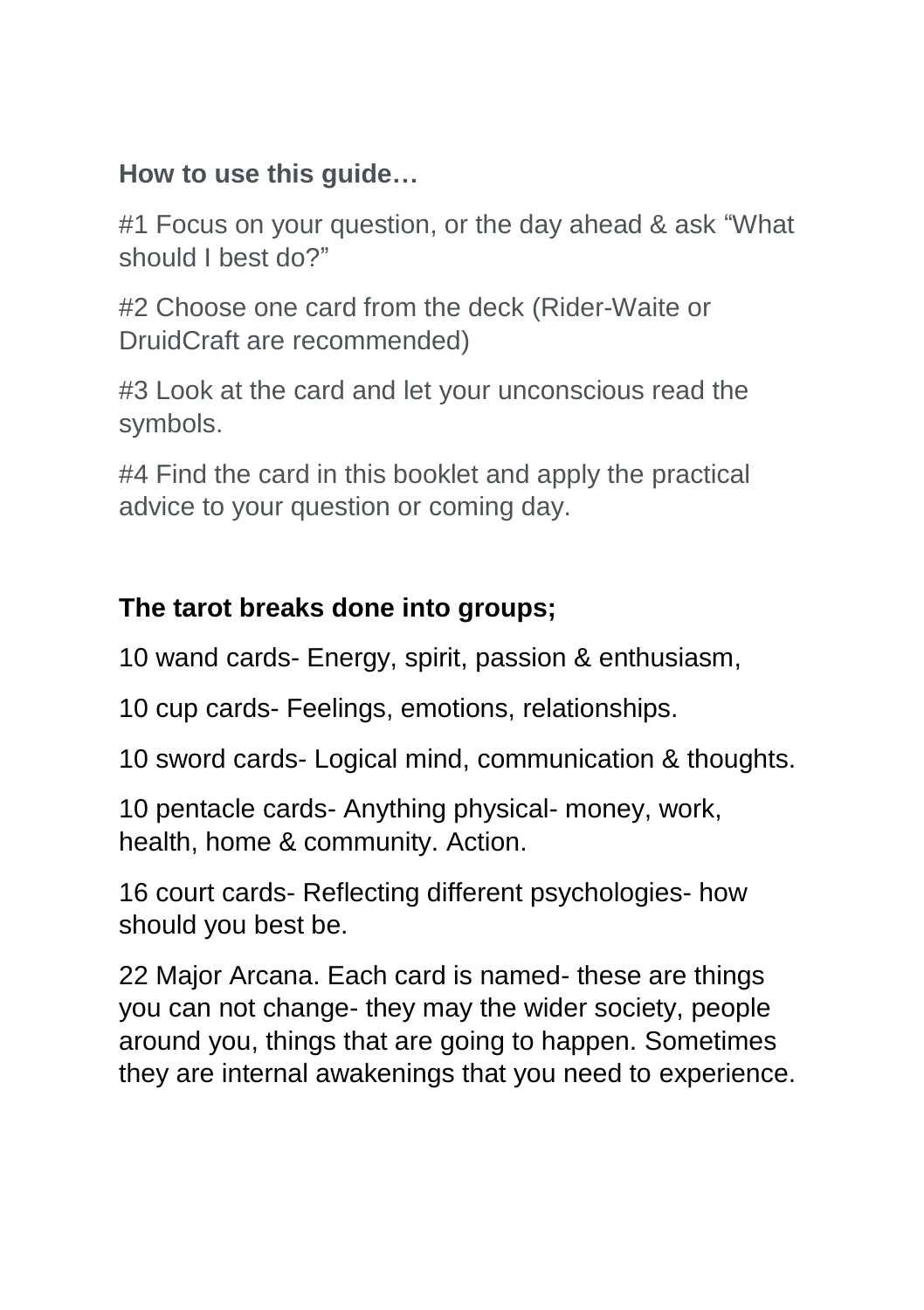| Ace<br>wands | Take a chance, jump at something new.<br>Find a little peace and allow yourself to<br>"know" what you must do.                                                                                       |
|--------------|------------------------------------------------------------------------------------------------------------------------------------------------------------------------------------------------------|
| 2<br>Wands   | You need to make a choice, commit to a<br>decision. Step out of your comfort zone<br>today and just get on with it.                                                                                  |
| 3<br>Wands   | Pause and appreciate just how much<br>you have achieved- through hard work &<br>careful planning                                                                                                     |
| 4<br>Wands   | This is a card of celebration. Whether it<br>is small and more to cheer you up, or a<br>big step forward. Celebration is good for<br>the mindset.                                                    |
| 5<br>Wands   | Things seem a little muddled- Sort out<br>your desk, write a list. Get everything in<br>order to allow you to focus.                                                                                 |
| 6<br>wands   | Confidence is key with this card. Walk<br>tall & fake that confidence for today.                                                                                                                     |
| 7<br>wands   | Just be yourself- nothing else is needed.<br>Don't allow yourself to be distracted by<br>what other people think.                                                                                    |
| 8<br>wands   | Lots going on- don't try to micro<br>manage, but ensure everything is<br>running smoothly                                                                                                            |
| 9<br>wands   | A card of rest and preparation. Try an<br>get ahead of yourself, but do take time<br>to rest and recharge your batteries.                                                                            |
| 10<br>wands  | Simply too much! Stop, organise a to<br>do list, delegate, ask for help. Too much<br>(this could also be procrastination<br>through being busy- cleaning the kitchen<br>to avoid doing tax returns!) |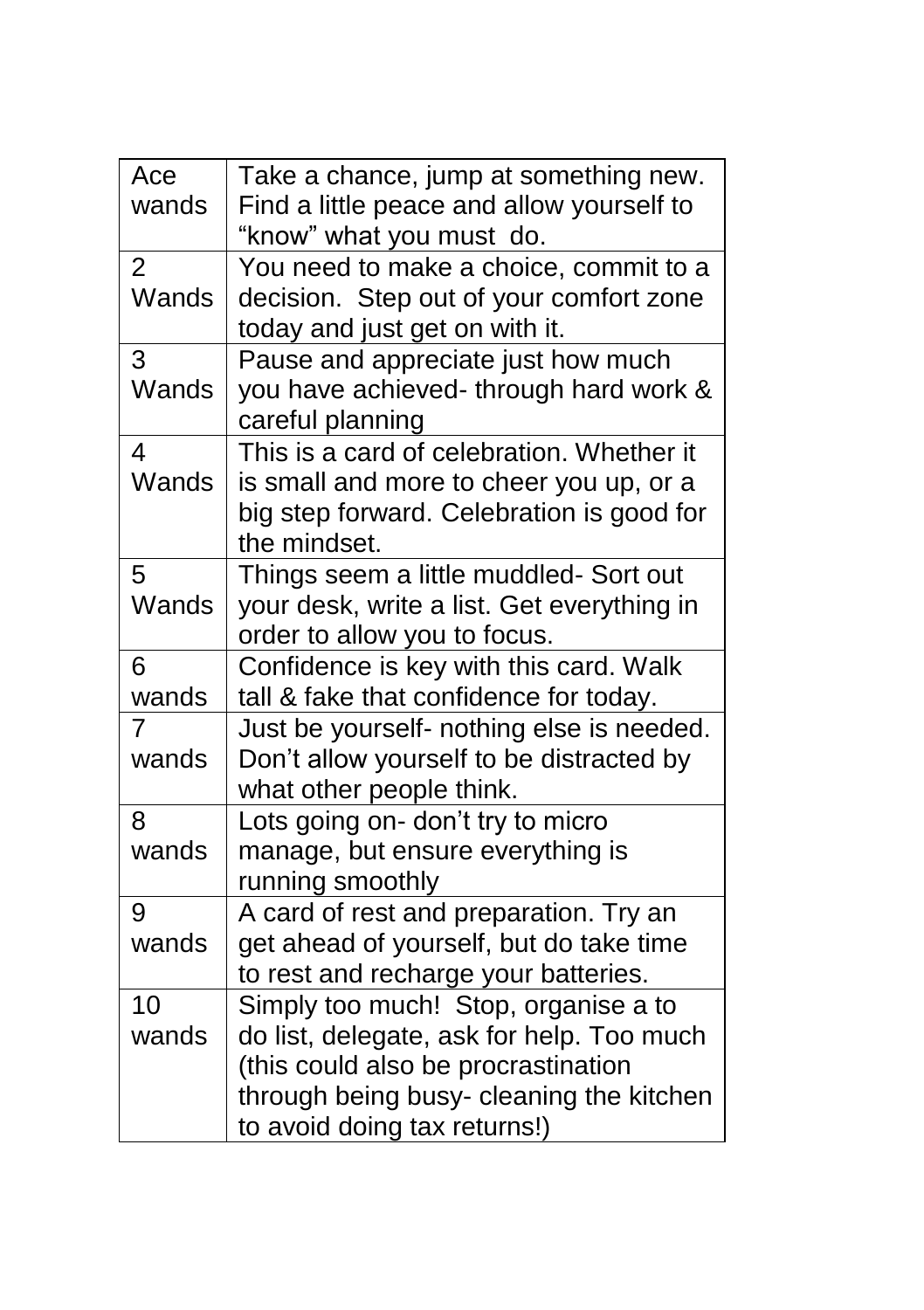| Ace<br>Cups | You can't give what you don't have- look<br>after your own emotional needs today. A<br>little self-nurture!        |
|-------------|--------------------------------------------------------------------------------------------------------------------|
| 2<br>Cups   | Partnership- spend time with some one<br>else today- who you find inspiring.<br>Friend, colleague or lover!        |
| 3<br>Cups   | A little help today will go a long way.<br>Spread the load, reach out, connect.                                    |
| 4<br>Cups   | Pause and take the time to dream,<br>doodle, vision. Connect with your<br>dreams a little.                         |
| 5<br>Cups   | Stop focusing on all the little things that<br>may be going wrong. Focus on what is<br>working today.              |
| 6<br>Cups   | A day for simple pleasures & a little fun.<br>Lighten your mood with ice-cream,<br>comedy or a walk in the park.   |
| 7<br>Cups   | Open your mind to new possibilities &<br>solutions by imagining what you would<br>most love to achieve.            |
| 8<br>Cups   | A different perspective is needed today.<br>Make changes to your routine so you<br>can see the wood for the trees. |
| 9<br>Cups   | The "wish" card. Act as if everything is<br>hunky-dory, just for today. It can make<br>quite a change.             |
| 10<br>cups  | Relationships are key today. Whether<br>family, work or friends. Make time for<br>people.                          |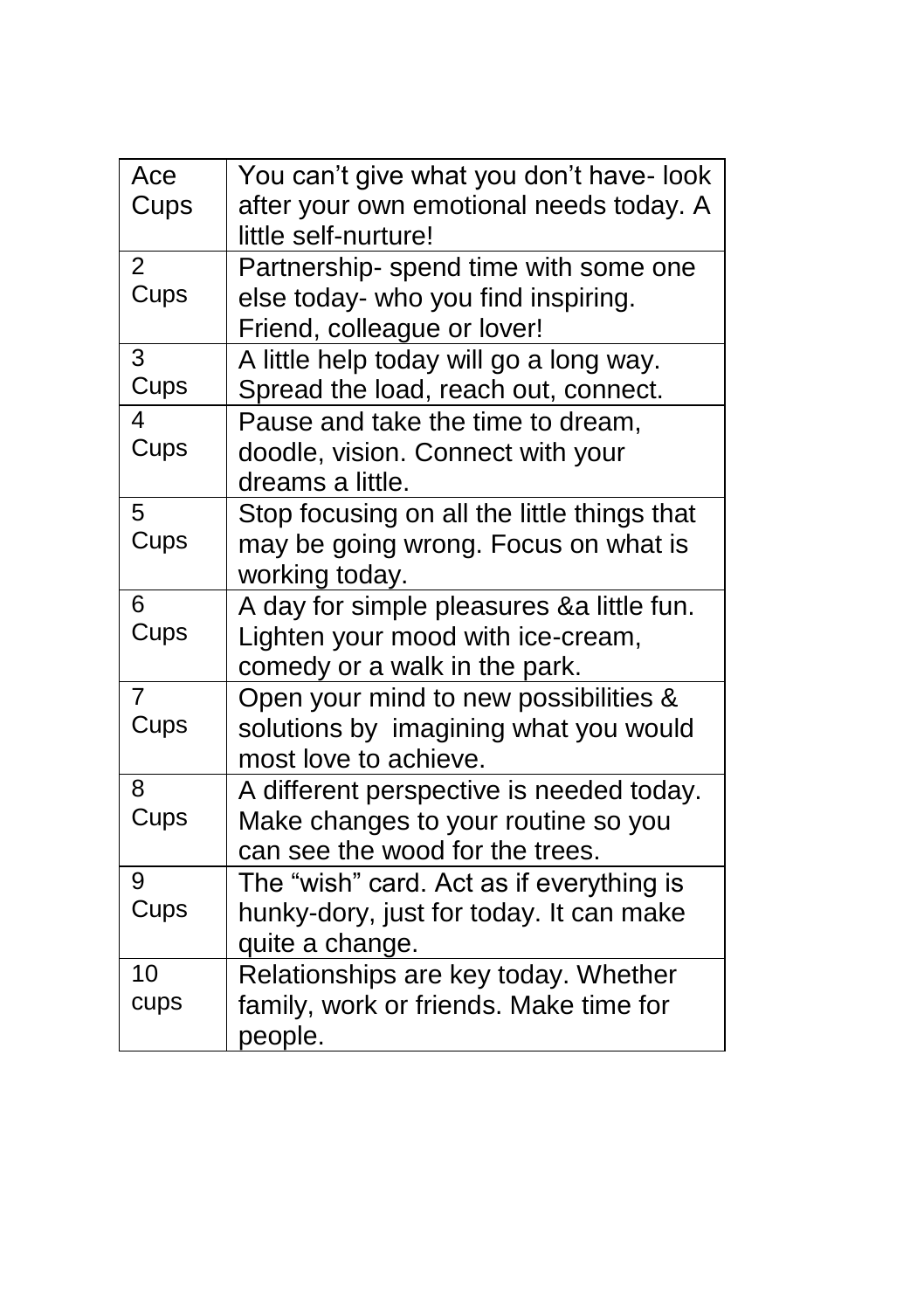| Ace            | Get your ideas straight- you might want to write  |
|----------------|---------------------------------------------------|
| swords         | them down and get them in order- or speak         |
|                | honestly to someone about this.                   |
| $\overline{2}$ | Stop thinking, stop listening to anyone else.     |
| swords         | Trust your intuition, your gut reaction today.    |
| 3              | Speak form the heart, speak really honestly.-at   |
| swords         | work, to a friend, lover, or just to yourself.    |
| 4              | A mental declutter is needed. This could be a     |
| swords         | duvet day, clearing your desk or meditation.      |
| 5              | Other people's words only hurt you when deep      |
| swords         | down you believe there is truth in them.          |
|                | Believe in yourself today & don't get pulled into |
|                | stupid arguments.                                 |
| 6              | Try not to micro-manage. Trust the process,       |
| swords         | allow others to help, try and keep things         |
|                | smooth (don't rock the boat!)                     |
| $\overline{7}$ | Originality is needed. Take a risk, be original,  |
| swords         | think outside of the box. Blend your ideas & be   |
|                | unique!                                           |
| 8              | Don't allow other's words, or your thoughts, to   |
| swords         | hold you back. Monitor your own thoughts          |
|                | carefully and try to not box yourself in.         |
| 9              | You can not think yourself out of this card.      |
| swords         | Stop thinking and do something- write a list, go  |
|                | for a walk, talk to someone. Do & don't think!    |
| 10             | Mental de-clutter to allow a new start, a new     |
| swords         | way of thinking. Shout, throw things out, clear   |
|                | some space, talk with honesty.                    |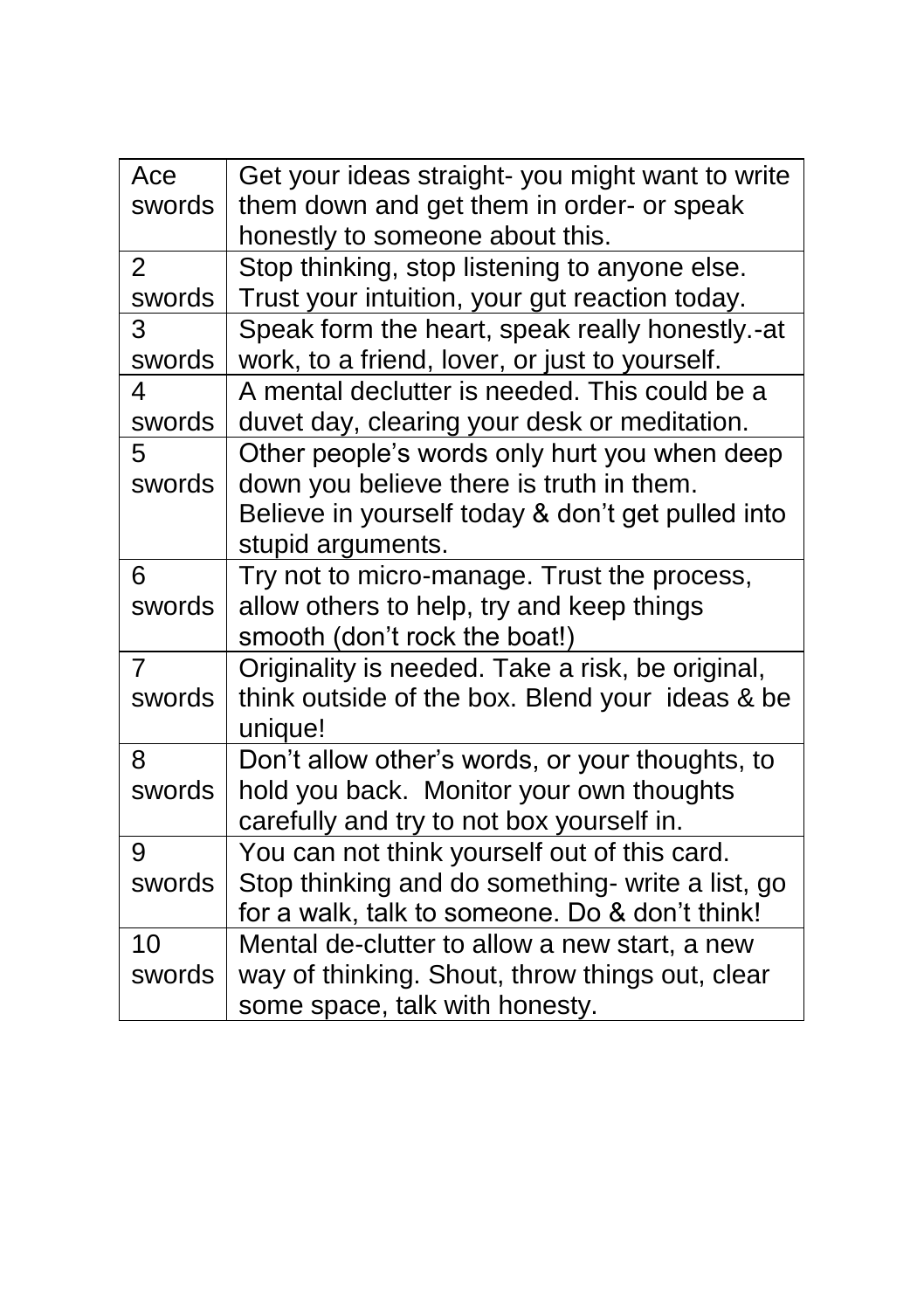| Ace            | An opportunity is opening for you- but you     |
|----------------|------------------------------------------------|
| pentacles      | must step out of your comfort zone to make     |
|                | this happen.                                   |
| $\overline{2}$ | A lot is going on stay calm and focused then   |
| pentacles      | you can juggle this successfully.              |
| 3              | Be confident enough to ask for fair            |
| pentacles      | exchange today- ensure everyone is pulling     |
|                | their weight (including you!)                  |
| 4              | You need firm plans, to be well organised      |
| pentacles      | and pay attention to details. Conserve         |
|                | money & energy.                                |
| 5              | Conserve your money and energy and             |
| pentacles      | watch out for unexpected delays and            |
|                | problems.                                      |
| 6              | Be careful that you are not trying to control  |
| pentacles      | others too much, or that someone isn't trying  |
|                | a power play on you. Just don't get involved!  |
| 7              | Pause to reflect- what has worked well         |
| pentacles      | before. This is the key to success today.      |
| 8              | Do you need to learn something to help you     |
| pentacles      | get this done? Or do you just need to set      |
|                | aside time and focus?                          |
| 9              | You have all the skills and resources you      |
| pentacles      | need to be successful-you now need self        |
|                | discipline and self-belief.                    |
| 10             | Don't allow comfort, or material focus to stop |
| pentacles      | you form enjoying relationships & having       |
|                | fun. This card is reminding you to take time   |
|                | to connect to people.                          |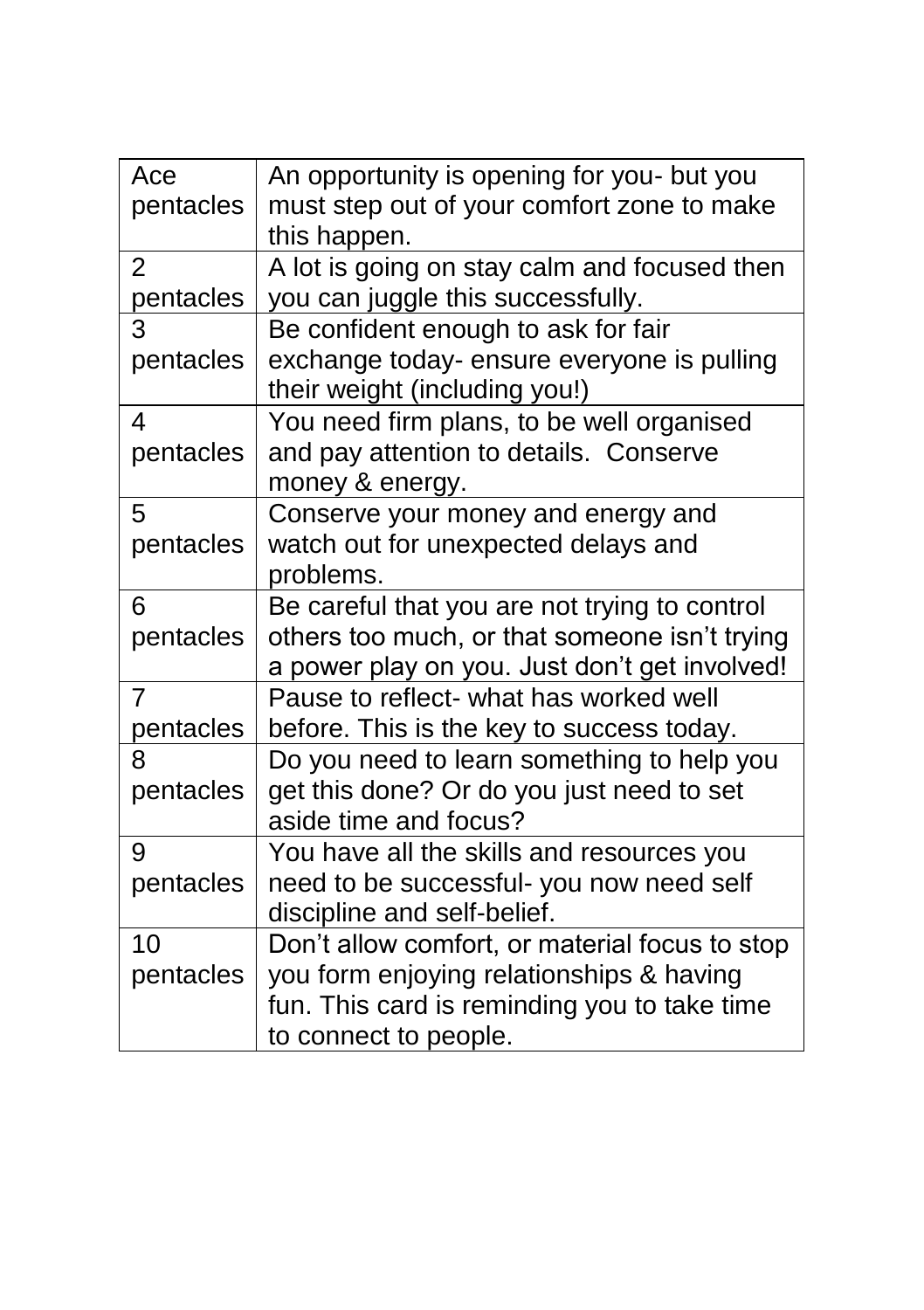The Court-cards are 16 different psychological approaches to life & your question.

Wands- high energy & inspirational.

| <b>Princess</b> | Be enthusiastic, creative, involved. Wear     |
|-----------------|-----------------------------------------------|
| wands           | your heart on your sleeve and jump right in!  |
| Knight          | Just go for it! Don't think, face any fears   |
| wands           | and race right in-you'll work the details out |
|                 | as you go.                                    |
| Queen           | Time for the upmost confidence. Believe in    |
| wands           | yourself, and others will believe it to.      |
| King            | You have a knack of making things work- a     |
| wands           | charisma, charm and inner confidence.         |

Cups- feelings, emotions & right brain thinking

| <b>Princess</b> | Trust your intuition, be playful and         |
|-----------------|----------------------------------------------|
| cups            | emotionally honest.                          |
| Knight          | Either be creative and soulful, or charming- |
| cups            | which ever best fits your question!          |
| Queen           | Self. Focus on you. Self-nurture, self-care, |
| cups            | what you believe in & feel will be reflected |
|                 | back to you. So work on you.                 |
| King            | Put your emotions to one side and try to     |
| cups            | think of the bigger picture.                 |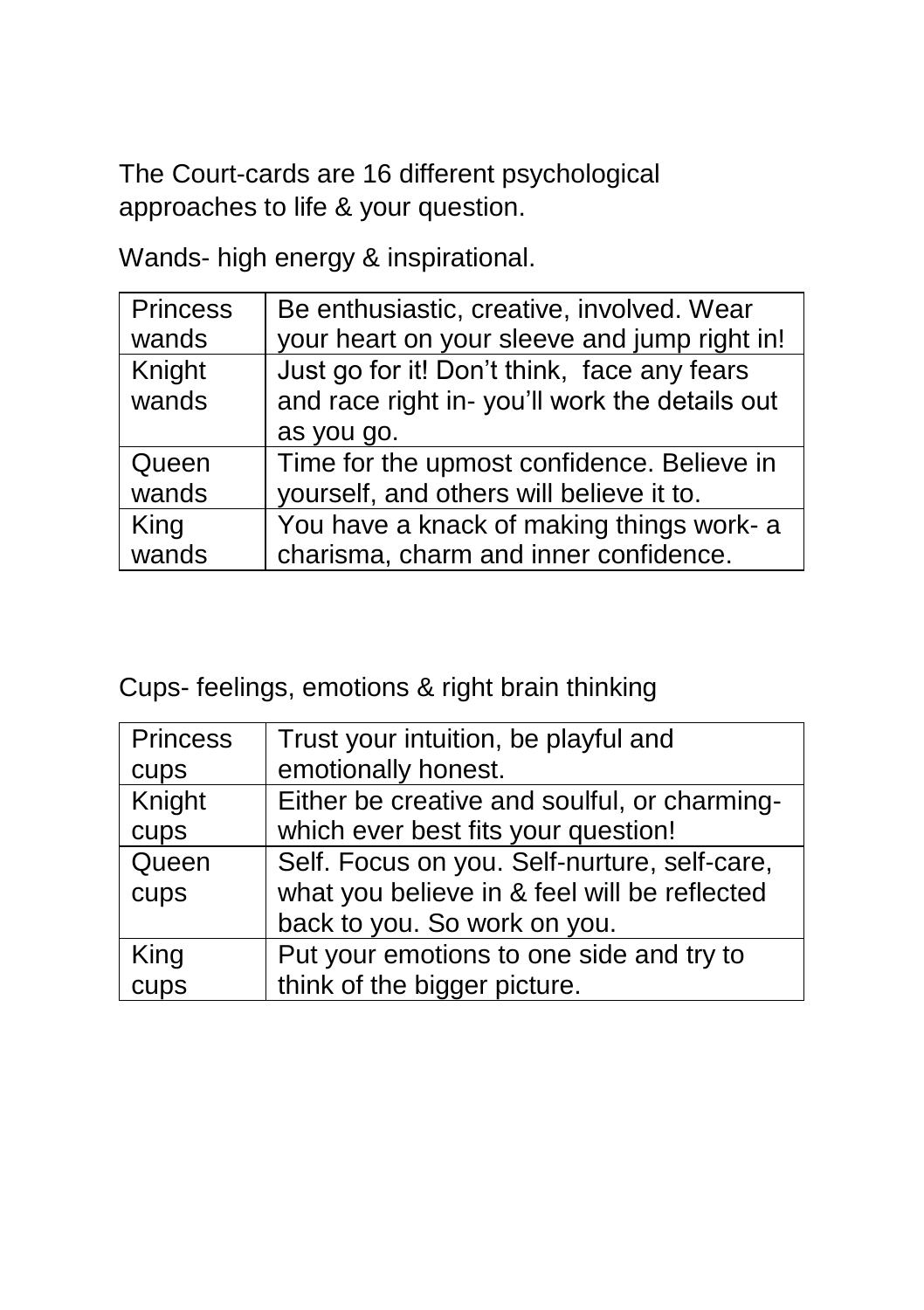Forget gender or rank- just look at the attitude the card embodies.

Swords- Logic & clear planning rule the day.

| <b>Princess</b> | Watch what you say-your honesty may           |
|-----------------|-----------------------------------------------|
| swords          | cause problems if you are not careful.        |
| Knight          | But utterly focused. Write down a goal, a     |
| swords          | plan, and then stick to it.                   |
| Queen           | Clear boundaries are needed. Be honest        |
| swords          | and do what needs to be done.                 |
| King            | Delegate, plan, order. You may have taken     |
| swords          | a lot on but with careful planning and gentle |
|                 | honesty you can do this!                      |

Pentacles- Practical & gets the job done.

| <b>Princess</b> | Pay attention to details-you might need to     |
|-----------------|------------------------------------------------|
| pentacles       | set a clear budget or learn something new      |
|                 | to make this work.                             |
| Knight          | Preparation is called for. Take your time,     |
| pentacles       | don't rush, and prepare prepare prepare.       |
| Queen           | A practical head is called for. Balance is     |
| pentacles       | needed, a little kindness a little preparation |
|                 | and get the job done.                          |
| King            | Attitude is all. Focus on appreciation,        |
| pentacles       | gratitude and enjoyment.                       |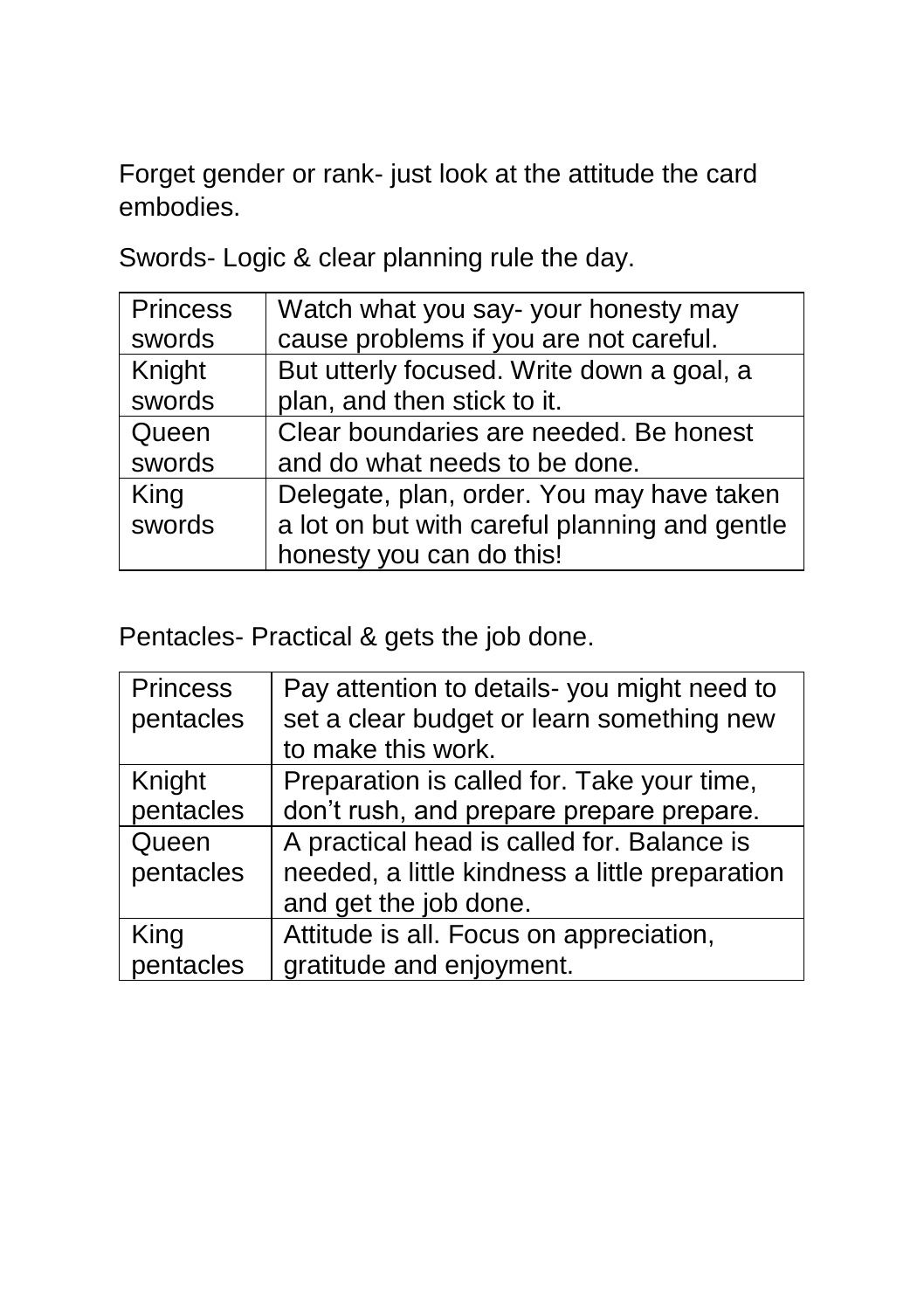The Major arcana- "big cards" that often talk about the bigger picture, psychological break throughs and things you cannot change.

| 1 Magician                    | You have all you need to achieve this,<br>even if it is only the very start. Be the<br>change you want to create.                                              |
|-------------------------------|----------------------------------------------------------------------------------------------------------------------------------------------------------------|
| 2 High<br><b>Priestess</b>    | Quiet introspection will really help.<br>Rest, find time to be alone, reflect-feel<br>your strength increase.                                                  |
| 3 Empress<br>(Lady)           | Fun, a little of what you fancy, let the<br>creativity flow. Trust the process-you'll<br>be amazed how things can work out<br>when you relax!                  |
| 4 Emperor<br>(Lord)           | Self-discipline is called for. Focus on<br>creating and following a clear plan.<br>You need to be logical, organised and<br>delegate as needed.                |
| 5 Hierophant<br>(High Priest) | Reach out for some guidance to make<br>this work. Whether this is a book,<br>teacher, mentor, or even delegating to<br>those with a better skill set than you. |
| 6 Lovers                      | It is your attitude that is the key today.<br>Even if you can't control the<br>circumstances, your reaction is always<br>your choice. Choose wisely.           |
| 7 Chariot                     | Balance your hopes & fears and get<br>this sorted. There is never a "right"<br>time- only today.                                                               |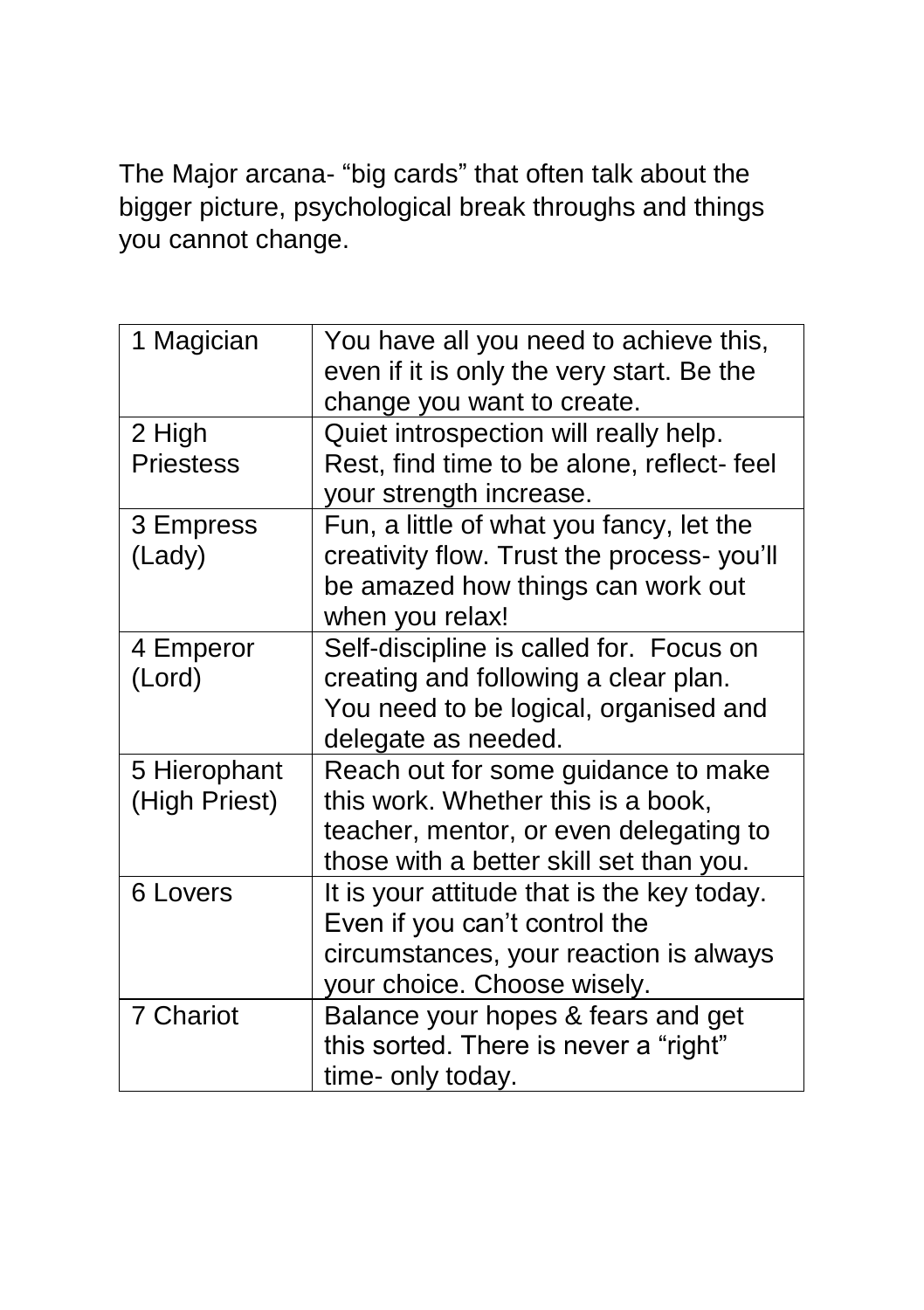| 8 Strength    | Work on your weaknesses, be very         |
|---------------|------------------------------------------|
|               | honest about them- but do be kind to     |
|               | yourself today.                          |
| 9 Hermit      | A little help will go a long way - a     |
|               | mentor, inspiring book or friend will be |
|               | a big help. Reach out and ask.           |
| 10 Wheel of   | Things are changing fast, accept that    |
| Fortune       | and go with it. Try and find a little    |
|               | time to be peaceful & trust the process  |
| 11 Justice    | Everything has a consequence- Put a      |
|               | lot of effort into today and it will be  |
|               | worth it (but be fair & honest!).        |
| 12 Hanged     | This is a day for trusting your heart,   |
| man           | not thinking it through logically.       |
|               | Aim to look at things from a different   |
|               | perspective.                             |
| 13 Death      | Try to let things go today, make space   |
|               | for new growth. Let anything go that is  |
|               | not working for you!                     |
| 14 Temperance | Keep everything balanced, trust the      |
| Fferyllt      | process this is a magical card. A little |
|               | spontaneity will be really helpful.      |

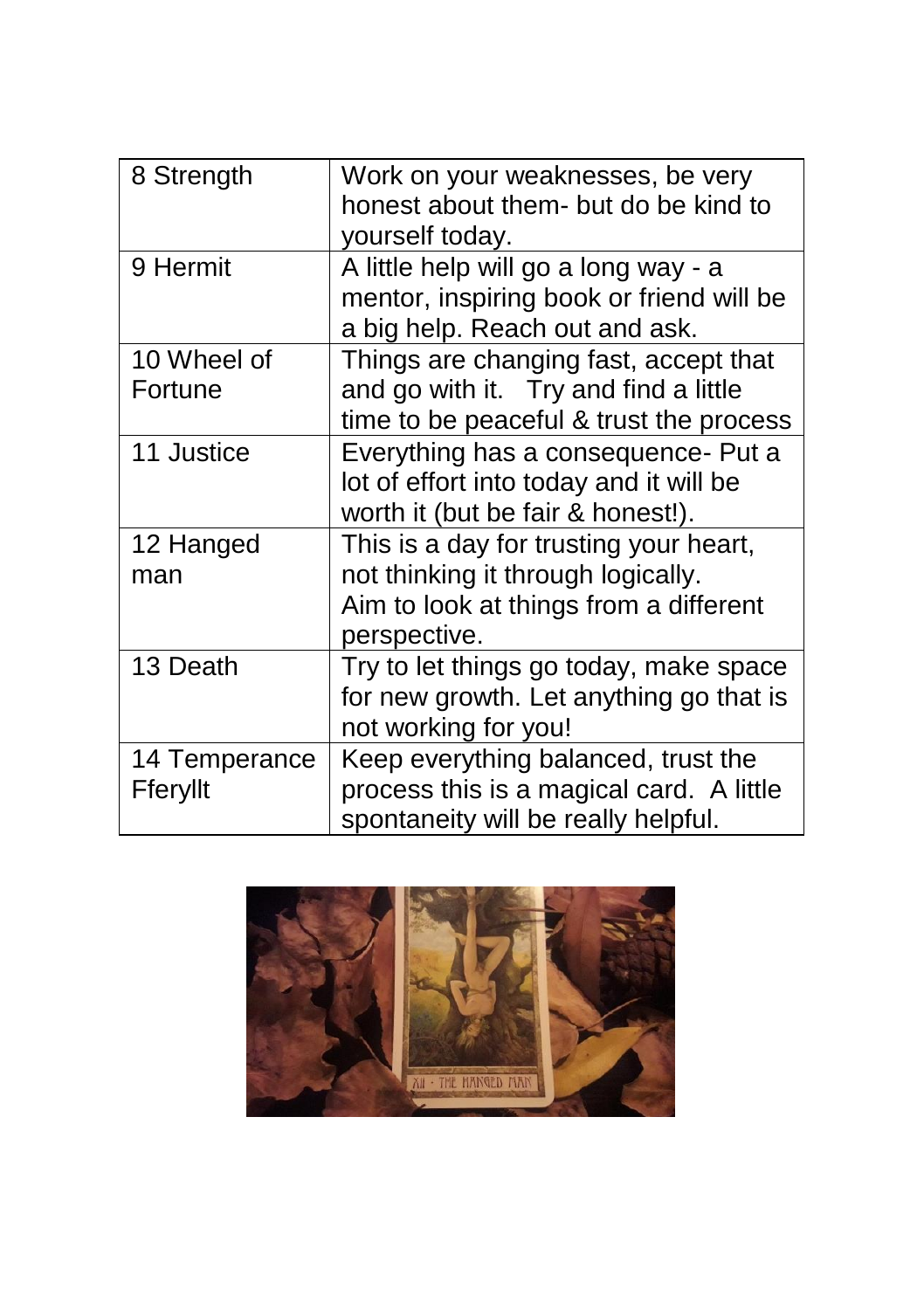| 15 Devil       | Do not make excuses or put stuff off    |
|----------------|-----------------------------------------|
| Cernunnos      | today. Be confident, step into your     |
|                | power!                                  |
| 16 Tower       | There may be change, arguments,         |
|                | flashes of insights. Be bold & ready to |
|                | adapt as things change.                 |
| 17 Star        | Balance is needed- 50% positive         |
|                | thought & reflection. 50% getting on    |
|                | with it.                                |
| 18 Moon        | You may not have all the facts. Take    |
|                | it one step at a time and do not make   |
|                | fear-based decisions.                   |
| 19 Sun         | A fun card reminding you to enjoy       |
|                | life- get outside, shout about your     |
|                | successes & embrace a sense of          |
|                | playfulness.                            |
| 20 Judgement   | You just know what you need to do -     |
| <b>Rebirth</b> | a nagging inner voice is telling you,   |
|                | and it is right!                        |
| 21 World       | A card of genuine success and things    |
|                | coming together- be brave and do        |
|                | what you know needs to be done.         |
| 0 Fool         | A leap of faith, mad trust in an insane |
|                | scheme, potential is there you need     |
|                | to trust.                               |
|                |                                         |

Often the Tarot is a key to your own higher guidance, reminding you of what you know deep down.